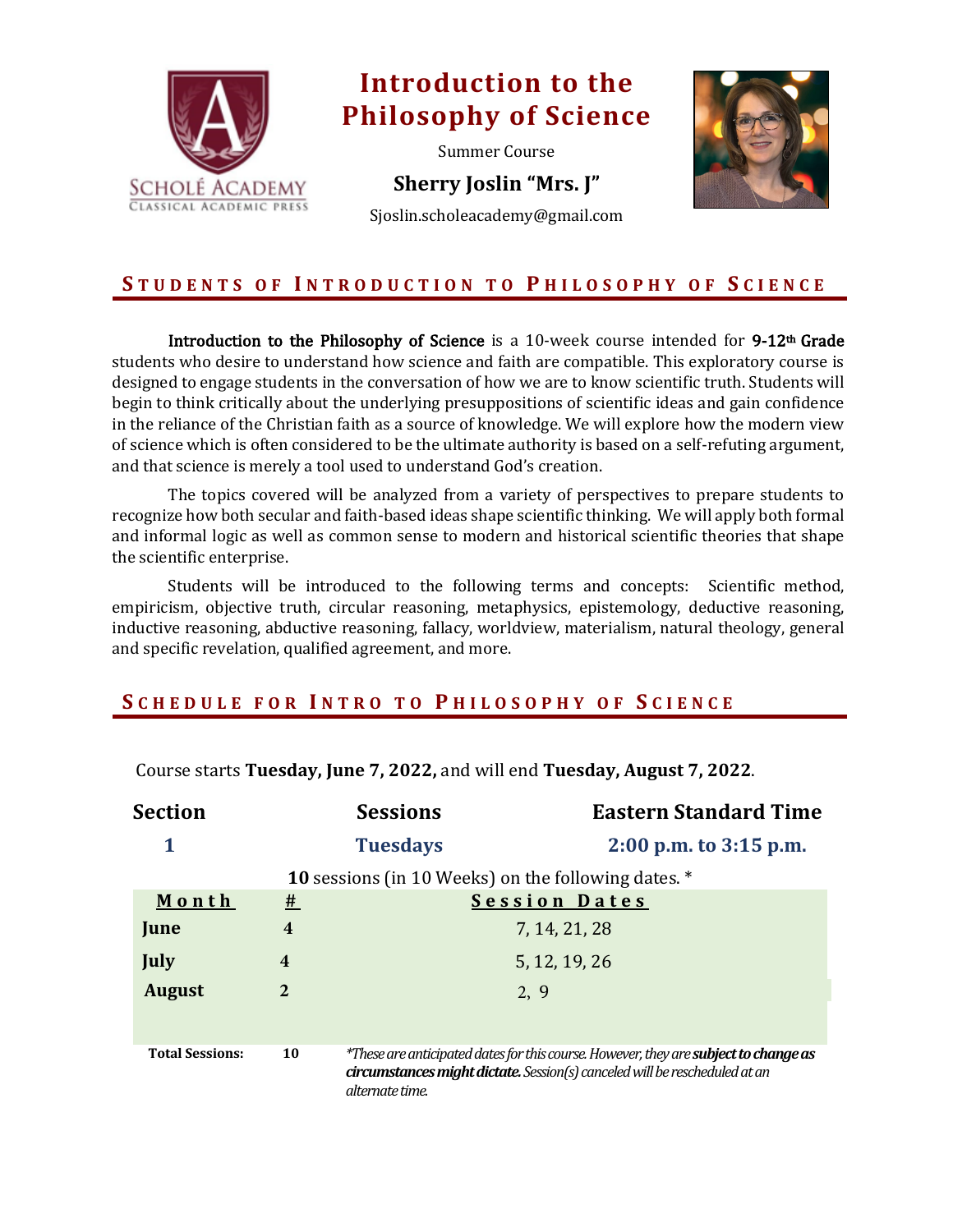# **Introduction to the Philosophy of Science**

## **T ENTATIVE C ONTENT M A P**

Topic 1. Why is the Philosophy of Science important?

- Topic 2. A Brief History of Science its heroes and myths.
- Topic 3. The Criteria of Science.
- Topic 4. Science Without God.
- Topic 5. Intelligent Design.
- Topic 6. Fine-Tuned Universe.
- Topic 7. C.S. Lewis and Science.
- Topic 8. Compatibility of Science and Faith.
- Topic 9. Apologetics and the Arguments for God.
- Topic 10. The future of science.

### **S UGGESTED T EXT**

*[The Natural Sciences: A Student's Guide](https://www.amazon.com/Natural-Sciences-Students-Guide/dp/1433539357/ref=sr_1_1?crid=1RPMFR5D4BVBX&keywords=the+natural+sciences+a+student%27s+guide&qid=1648232450&sprefix=the+student+guide+to+natural+science%2Caps%2C92&sr=8-1) Paperback – January 31, 2015 by John A. Bloom (Author), David S. Dockery (Series Editor)*



## **C OURSE D ESCRIPTION FOR P HYSICS M ODELING N ATURE**

**Preparedness:** The material for each topic will be presented with a brief PowerPoint designed to generate questions relevant to the day's topic. Informal and formal logic courses are not required but are a plus. Articles, media, as well as excerpts from texts will be provided prior to each class for discussion and argument analysis. New terms and concepts will be reinforced each week so that students can readily point them out and apply them. Suggested essays and argument mapping exercises may be assigned but are not required.

**Grading:** There will be no grades taken for this course.

Goals for our students: The goal is for students to grow in confidence and understanding of how science describes the universe with the knowledge how God's creation is seen through general and specific revelation.